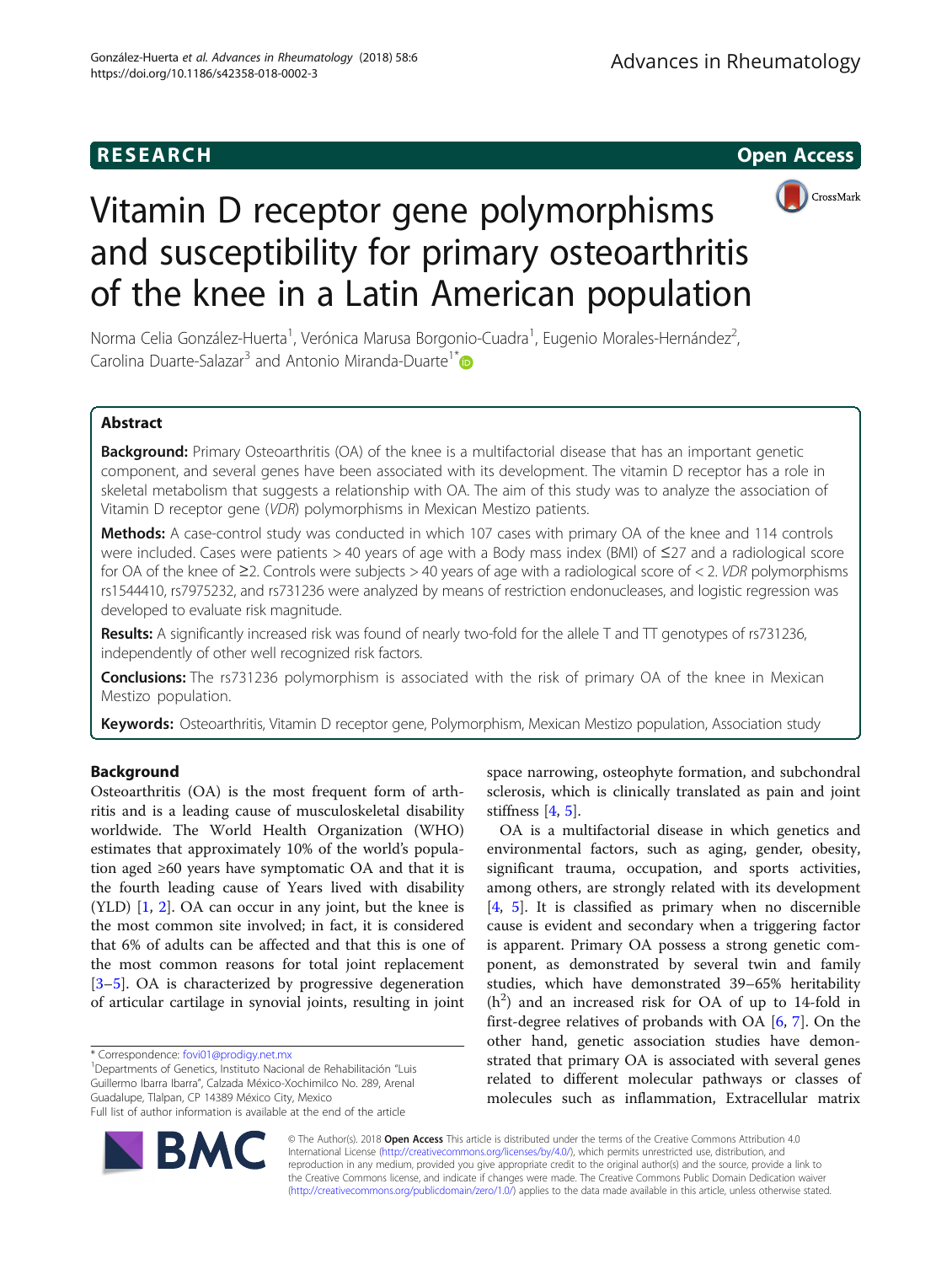(ECM) molecules, Wnt signaling, Bone morphogenetic proteins, proteases or their inhibitors, and genes related with modulation of osteocyte or chondrocyte differentiation [\[6](#page-4-0), [7](#page-4-0)].

The Vitamin D receptor plays an important role in skeletal metabolism because this acts as an important regulator of calcium metabolism and bone cell function; therefore, its abnormalities are probably related with OA [[8\]](#page-4-0). The vitamin D receptor gene  $(VDR)$  is located on chromosome 12q13.11, contains 11 exons, and spans approximately 75 kb. The gene contains several polymorphisms, and three have been frequently studied for determining an association in OA: rs1544410 and rs7975232 in intron 8, and the synonymous variant rs731236 in exon 9  $[9-11]$  $[9-11]$  $[9-11]$ . With regard to primary OA of the knee, some reports have shown an association in the presence of these *VDR* polymorphisms  $[12-14]$  $[12-14]$  $[12-14]$  $[12-14]$  $[12-14]$ , however, this has not always been confirmed [\[15](#page-4-0)–[18\]](#page-4-0). A meta-analysis on the three most frequently studied VDR polymorphisms in OA analyzed Asian and European studies; however, the results showed no association in all study subjects, as well as by stratification by ethnicity [[19\]](#page-4-0). An updated meta-analysis, showed a significant association between the A allele and AA genotype of the rs7975232 with OA in Asian population, but not in the whole population [[20\]](#page-4-0). Because genetic associations could vary among populations and because there are no association studies on VDR and OA in Latin-American populations, our aim was to analyze the association of the three VDR polymorphisms in Mexican Mestizo patients.

# Methods

# Subjects

We conducted a case-control study whose protocol was approved by the Ethics and Investigation Committee of the National Rehabilitation Institute, a tertiary-care referral center in Mexico City. All of the participants were recruited at the Articular Rehabilitation Clinic and were of Mexican Mestizo origin, the latter defined as a person born in Mexico, with a Spanish-derived last name, and with a family of Mexican ancestors back to the third generation [[21\]](#page-4-0). Cases included persons aged  $> 40$  years with a clinical diagnosis of OA and a radiologic score of  $\geq$ 2 for OA of the knee, with a Body mass index (BMI, kg/m<sup>2</sup>) of  $\leq$ 27, with no history of serious injuries or knee surgeries, and with no other articular diseases. Controls were subjects aged > 40 years without a clinical diagnosis of OA of the knee, with a radiologic score of < 2, and with no history of serious knee injuries or diseases of the joints. All controls arrived at the clinic mainly due to orthopedic problems, such as shoulder lesions or fractures, or orthopedic problems not involving serious knee damage. Radiological evaluation of all participants was performed by a sole trained observer who was blinded to the patients' diagnosis. Grading of OA was assessed using a 5-point scale according to the Kellgren-Lawrence radiographic-classification grading method in anteroposterior weight-bearing and lateral x-rays of the knees [\[22](#page-4-0)]. To perform a more efficient classification of cases and controls and to identify possible co-variables or confounders, all study subjects were interviewed by application of a questionnaire designed specifically for this study in order to collect information regarding general, occupational, and sports activities, possible knee injuries, and clinical manifestations of OA, among others.

## Genotyping

After obtaining signed informed consent, a 5-ml blood sample was drawn from each patient into tubes containing EDTA. Peripheral blood mononuclear cells were isolated, and DNA was extracted utilizing a salting out method. The genotype for three polymorphisms of the VDR was determined by Polymerase-chain-reaction (PCR) amplification and enzymatic digestion of the products using the primer pair listed previously [\[23\]](#page-4-0). The forward primer was the same for all three polymorphisms: 5´- CAACCAAGACTACAAGTACCGCGTCAGTGA-3′. For rs7975232 and rs731236 polymorphisms, the reverse primer was 5´-CACTTCGAGCACAAGGGGCGTTAGC-3′; and for rs1544410 was 5´-AACCAGCGGGAAGAGGT-CAAGGG-3′. PCR was performed with a Gene Amp PCR system 9700 PE Applied Biosystems under standard conditions. Briefly, for fragment amplification 1X buffer solution was used (KCl 50 mM, Tris-HCl 20 mM pH 8.4), 0.6 mM DNTP, 0.5 μM of each primer, 4 mM MgCl2, 2.5 U Taq polymerase, and 250 ng genomic DNA, for a final volume reaction of 50 μL. A thermal profile was optimized as follows: 94 °C for 5 min for initial denaturation, followed by 28 cycles at 94 °C for 1 min, at 65 °C for 1 min, at 72 °C for 1 min, and 5 min at 72 °C for final extension. Subsequently, one microgram of the PCR product was digested with an excess of the endonucleases under conditions specified by the supplier (New England Biolabs, Inc., Beverly, MA, USA) and was electrophoresed on 1.5% ethidium- stained agarose gels. Information of Single Nucleotide Polymorphism (SNP) and product size after digestion with endonucleases is shown in Table [1.](#page-2-0)

#### Statistical analysis

Comparisons of continuous variables were tested by the Student *t* test, and corrected chi-squared statistics  $(x^2)$  were applied for categorical variables. Uni- and multivariate nonconditional logistic regression analyses were conducted to estimate probability for developing OA, comparing genotypes as main effect; Odds ratios and 95% Confidence intervals [OR (95% CI)] were reported. Alpha level was 0.05. Hardy-Weinberg equilibrium (HWE) was assessed for VDR polymorphisms by means of the chi-squared test, and the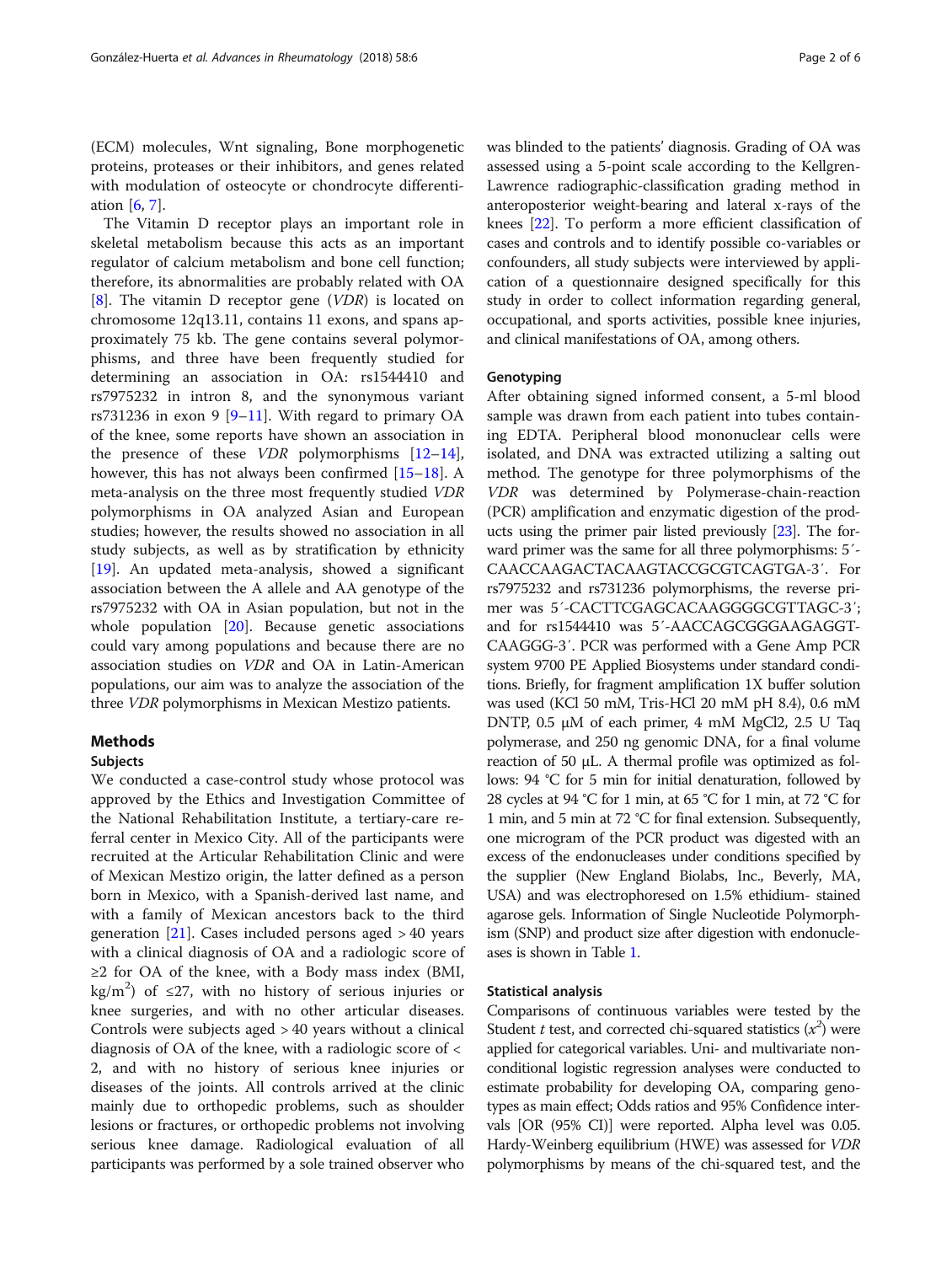| SNP       | Alleles | Location | Change    | Enzyme      | Fragments (bp) |         | Frequencies<br>Cases, controls | <b>HWE</b> |
|-----------|---------|----------|-----------|-------------|----------------|---------|--------------------------------|------------|
| rs1544410 | A/G     | Intron 8 | None      | <b>Bsml</b> | G: $650/175$   | A: 825  | 0.615, 0.576                   | & 0.05     |
| rs7975232 | A/C     | Intron 8 | None      | Apal        | C: 1700/300    | A: 2000 | 0.528, 0.500                   | < 0.05     |
| rs731236  | CЛ      | Fxon 9   | $lle352=$ | Taɑl        | C: 1800/200    | T: 2000 | 0.835, 0.759                   | 0.28       |

<span id="page-2-0"></span>Table 1 Information of the three single nucleotide polymorphisms of VDR gene

SNP: rs numbers were taken from NCBI dbSNP ([http://www.ncbi.nlm.nih.gov/SNP\)](http://www.ncbi.nlm.nih.gov/SNP)

HWE p value in the control group

STATA ver.10.0 statistical software package and Haplo View 4.0 were utilized for calculations.

these results were adjusted for gender, age, BMI, and previous sport activity (Table [4\)](#page-3-0).

# Results

The characteristics of the study population are shown in Table 2. We observed statistically significant differences in mean age and in previous sport-activity frequency ( $p = 0$ . 00001 and 0.004; respectively).

The SNPs rs1544410 and rs7975232 were not in HWE (Table 1) and their allelic and genotypic frequencies did not showed significant differences between the study groups (Tables 1 and 3). Only rs731236 was in HWE, and its C and T alleles showed statistically significant differences [OR (95% CI) = 0.6 (0.4–1.0) and 1.6 (1.0–2.6); respectively]. In regard to its genotypes, CT genotype suggested a protective factor  $[OR (95%CI) = 0.5 (0.3-0.9)]$ ], and TT genotype exhibited an increased risk with an OR (95%CI) of 1.96 (1.1–3.4) (Table 3). For multivariate analysis two models were constructed, and the risk trends for CT and TT genotypes were maintained when

|                                        | Cases<br>$(n = 107)$ | Controls<br>$(n = 114)$ | р       |
|----------------------------------------|----------------------|-------------------------|---------|
| Age (mean $\pm$ SD years)              | $57.6 \pm 8.9$       | $51.7 \pm 8.7$          | 0.00001 |
| BMI (mean $\pm$ SD kg/m <sup>2</sup> ) | $26.4 \pm 2.8$       | $25.7 \pm 3.4$          | 0.08    |
| Gender, females (n, %)                 | 86 (81.1)            | 95 (83.3)               | 0.66    |
| Smoking (n, %)                         | 21(26.9)             | 11(26.83)               | 0.9     |
| Alcoholism (n, %)                      | 22(28.2)             | 10(24.4)                | 0.6     |
| Occupational activity (n, %)           |                      |                         |         |
| Current (n, %)                         | 9(8.4)               | 11(9.6)                 | 0.7     |
| Previous (n, %)                        | 11(10.3)             | 14 (12.3)               | 0.6     |
| Sports activity                        |                      |                         |         |
| Current (n, %)                         | 18 (16.8)            | 29 (25.4)               | 0.12    |
| Previous (n, %)                        | 51 (47.7)            | 76 (66.7)               | 0.004   |
| Kellgren-Lawrence grading              |                      |                         |         |
| Grade 0, n (%)                         | 0                    | 70 (61.4)               |         |
| Grade 1, n (%)                         | 0                    | 44 (38.6)               |         |
| Grade 2, n (%)                         | 38 (35.5)            | 0                       |         |
| Grade 3, n (%)                         | 46 (42.9)            | 0                       |         |
| Grade 4, n (%)                         | 23 (21.5)            | 0                       |         |

# **Discussion**

VDR polymorphisms are probably among those most studied for a genetic association in OA; however, there is no consistency in the results [[12](#page-4-0)–[18](#page-4-0)]. Even in the metaanalyses, there is no agreement in their findings [\[19](#page-4-0), [20](#page-4-0)]. Those studies could entertain some limitations, because of the absence of analysis by OA site, since it is important to

Table 3 Allelic and genotype association testing results of rs1544410, rs7975232, and rs731236 in VDR for Mexican cases with osteoarthritis of the knee and controls

| SNP       | Cases<br>$(n = 107)$<br>n(%) | Controls<br>$(n = 114)$<br>n(%) | OR (CI 95%) <sup>a</sup> | $\overline{p}$ |
|-----------|------------------------------|---------------------------------|--------------------------|----------------|
| rs1544410 |                              |                                 |                          |                |
| Allele    |                              |                                 |                          |                |
| A         | 82 (38.0)                    | 97 (43.0)                       | $0.8(0.6-1.2)$           | 0.4            |
| G         | 132 (62.0)                   | 131 (57.0)                      | $1.1(0.8-1.8)$           | 0.4            |
| Genotype  |                              |                                 |                          |                |
| AA        | 4(3.7)                       | 9(7.9)                          | $0.4(0.1-1.5)$           | 0.2            |
| GA        | 74 (69.2)                    | 79 (69.3)                       | $0.9(0.5-1.8)$           | 0.9            |
| GG        | 29 (27.1)                    | 26 (22.8)                       | $1.2(0.6-2.3)$           | 0.5            |
| rs7975232 |                              |                                 |                          |                |
| Allele    |                              |                                 |                          |                |
| G         | 112 (52.0)                   | 115 (50.0)                      | $1.1(0.7-1.6)$           | 0.7            |
| T         | 102 (48.0)                   | 113 (50.0)                      | $0.9(0.6 - 1.4)$         | 0.7            |
| Genotype  |                              |                                 |                          |                |
| GG        | 17 (15.9)                    | 16(14.0)                        | $1.1(0.5-2.4)$           | 0.7            |
| GT        | 78 (72.9)                    | 83 (72.8)                       | $1.0(0.5-1.8)$           | 0.9            |
| TT        | 12 (11.2)                    | 15 (13.2)                       | $0.8(0.3-1.9)$           | 0.7            |
| rs731236  |                              |                                 |                          |                |
| Allele    |                              |                                 |                          |                |
| C         | 35 (16.0)                    | 55 (24.0)                       | $0.6(0.4-1.0)$           | 0.04           |
| T         | 179 (84.0)                   | 173 (76.0)                      | $1.6(1.0-2.6)$           | 0.04           |
| Genotype  |                              |                                 |                          |                |
| CC        | 3(2.8)                       | 3(2.6)                          | $1.1(0.2-5.4)$           | 0.9            |
| CT        | 29 (27.1)                    | 49 (42.9)                       | $0.5(0.3-0.9)$           | 0.01           |
| Π         | 75 (70.1)                    | 62 (54.4)                       | $1.9(1.1 - 3.4)$         | 0.02           |

<sup>a</sup>Unadjusted Odds ratios and 95% Confidence intervals [OR (95% CI)]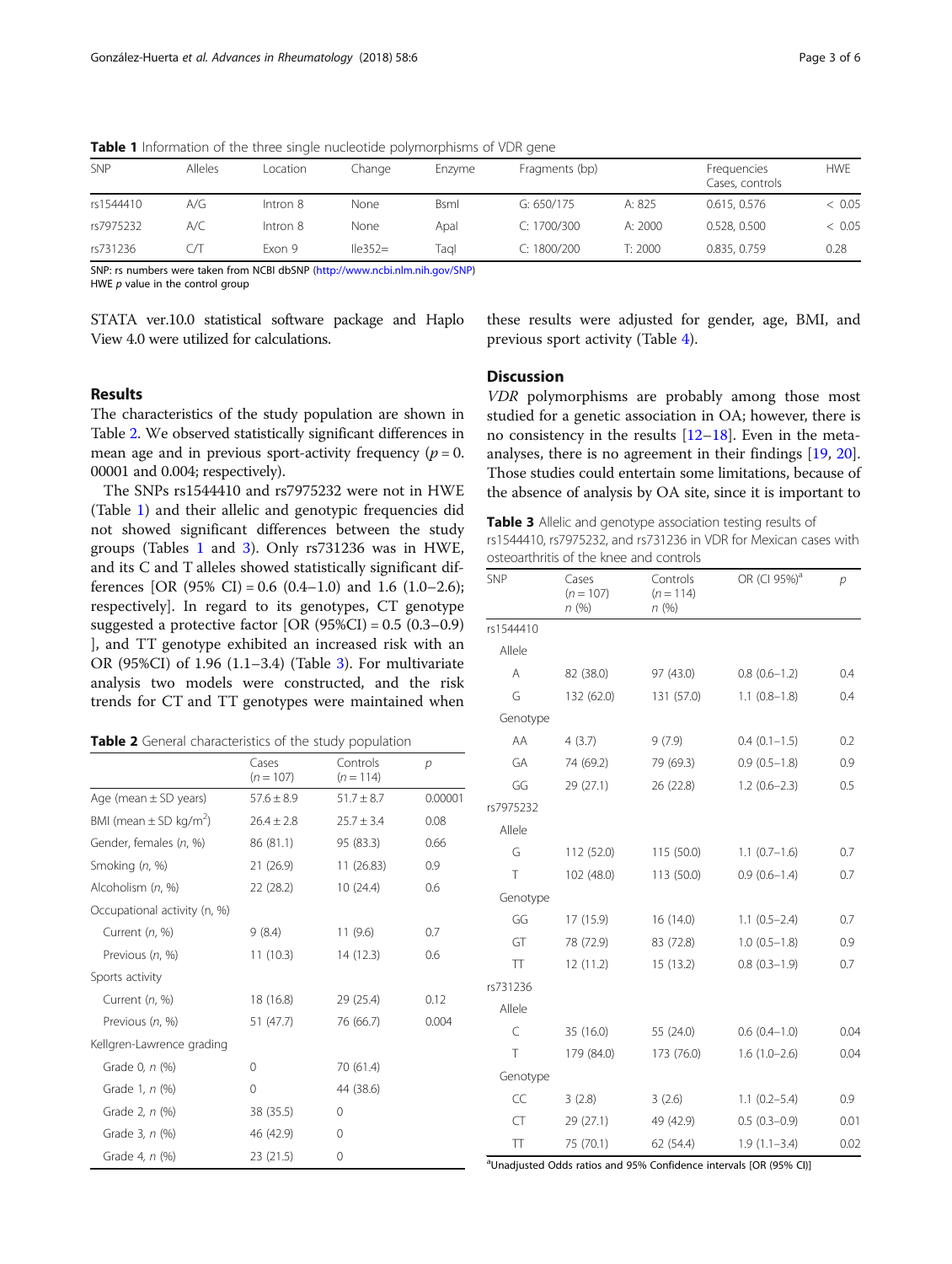<span id="page-3-0"></span>Table 4 Multivariate analysis results of rs731236 for Mexican cases with osteoarthritis of the knee and controls

| Genotype  | OR (CI 95%) <sup>a</sup> |      | OR (CI 95%) <sup>b</sup> |      |
|-----------|--------------------------|------|--------------------------|------|
| CC        | $0.9(0.1 - 6.0)$         | 0.9  | $1.1(0.2-6.7)$           | 0.9  |
| $\subset$ | $0.5(0.3-0.9)$           | 0.03 | $0.5(0.3-0.9)$           | 0.03 |
| T         | $1.9(1.1 - 3.4)$         | 0.03 | $1.8(1.02 - 3.3)$        | 0.04 |

<sup>a</sup>adjusted by gender, age, BMI

<sup>b</sup>adjusted by gender, age, BMI, previous sport activities

consider that associations in OA appear to be jointspecific, as suggested by association studies [[6,](#page-4-0) [24\]](#page-4-0) and supported by functional analyses [[25](#page-4-0)]. Therefore, the genetic associations in OA of the knee should be analyzed independently of other anatomic sites. Our findings suggest that there is an association between the rs731236 polymorphism and knee OA in this Mexican Mestizo population, conferring an increased risk of nearly two-fold in the presence of T allele and TT genotype independently of other well recognized risk factors such as age, gender, BMI, and sport activities.

The rs731236 is a synonymous polymorphism located in the coding sequence and exerts no effect in the encoded protein [\[10,](#page-4-0) [11](#page-4-0)]. However, a functional effect of this polymorphism is suggested by studies in which homozygous TT were associated with low VDR messenger RNA (mRNA) levels, and with low serum vitamin D level in some types of cancer [\[26,](#page-4-0) [27\]](#page-4-0). Interestingly, Subjects with low serum levels of vitamin D had a 3-fold increased risk for progression of OA of the knee [\[28](#page-4-0)]. Moreover, the activity of Matrix metalloproteinases (MMP) in the growth plate chondrocyte is regulated by vitamin  $D$   $[29]$ , and low levels of vitamin  $D$  increase MMP activities [\[30](#page-4-0)], which contributes to cartilage degradation, the hallmark in OA  $[4, 5]$  $[4, 5]$  $[4, 5]$  $[4, 5]$ .

On the other hand, it is possible that the rs731236 reflects a real association with other genes located in the same chromosomal region, such as Collagen type II alpha 1 chain (COL2A1), which is localized at a distance of 20 kb upstream [\[31](#page-4-0)]. Indeed, previously an association of COL2A1 polymorphisms with knee OA was observed [[32\]](#page-4-0). Or Histone deacetylase 7 (HADC7), at 10 kb downstream, which although there are not association studies with HDAC7 polymorphisms, its increased expression in the cartilage of patients with OA suggests that it may contribute to cartilage degradation [[33\]](#page-4-0).

VDR polymorphisms have been analyzed in different ethnic groups and differences in allele frequencies have been noted  $[11]$  $[11]$ ; this could be due to population stratification and could explain the inconsistency in the results. For case-control genetic-association studies, this is a matter of concern because it has been suggested that the existence of genetic subgroups in a population may lead to spurious associations [\[34](#page-4-0)]. To control this genetic confounder, ancestry informative markers are suggested

to be analyzed to avoid bias [[35\]](#page-4-0). Mexican Mestizos are an admixed population  $[36]$ , therefore, a possible weakness in this work is that ethnicity was determined only by self-reported family ancestry and by family history. However, the degree to which population stratification has caused confounding remains controversial [\[37,](#page-5-0) [38](#page-5-0)], and it has been suggested that this should not be a major confounder and that self-reported ethnicity may be sufficient to resolve that bias [\[38,](#page-5-0) [39](#page-5-0)]. In fact, it have been demonstrated that self-identified ethnicity correlate well with ancestral markers [\[40](#page-5-0), [41\]](#page-5-0). Additionally, it is also important to consider that our controls were originated from the same geographic regions of the country as that of cases, and that the allele associated with primary OA of the knee follows HWE. This may indicate that allele frequency is not affected by inbreeding, mutation, natural selection, migration, or even population stratification [[42](#page-5-0)]. Thus, spurious associations resulting from the presence of genetically different strata in our study sample are unlikely.

We are aware that being a hospital-based casecontrol study, it is exposed to incurring in selection bias. Therefore, to assess cases with primary OA of the knee as close as possible, the variables considerably associated with the development of secondary OA were strictly controlled during study-subject recruitment. Therefore, we think that the possibility of selection bias in our sample is low. Additionally, other potential confounders were controlled during statistical analyses, through multivariate analysis because this protects against population structure and limits the number of false positives  $[43]$  $[43]$ . In that sense, variables with significant differences during univariate analysis did not exhibit an effect on risk magnitude during multivariate analysis.

We recognize that our main limitation comprises sample size. However, we attempted to increase our internal validity by strictly controlling possible confounder variables through selection criteria and multivariate analysis, and we consider that our cases are truly primary OA of the knees. Finally, it is important to consider that association studies in diverse ethnic groups worldwide, especially those with a complex admixture of ancestral populations such as Latin-American populations, are a powerful resource for analyzing the genetic bases of complex diseases [\[44\]](#page-5-0); therefore, genetic association studies in Latino Americans would provide a better appreciation of the genetic contributions to primary OA.

# Conclusions

According to the findings of this study, the rs731236 polymorphism is associated with the risk of primary OA of the knee in Mexican Mestizo population.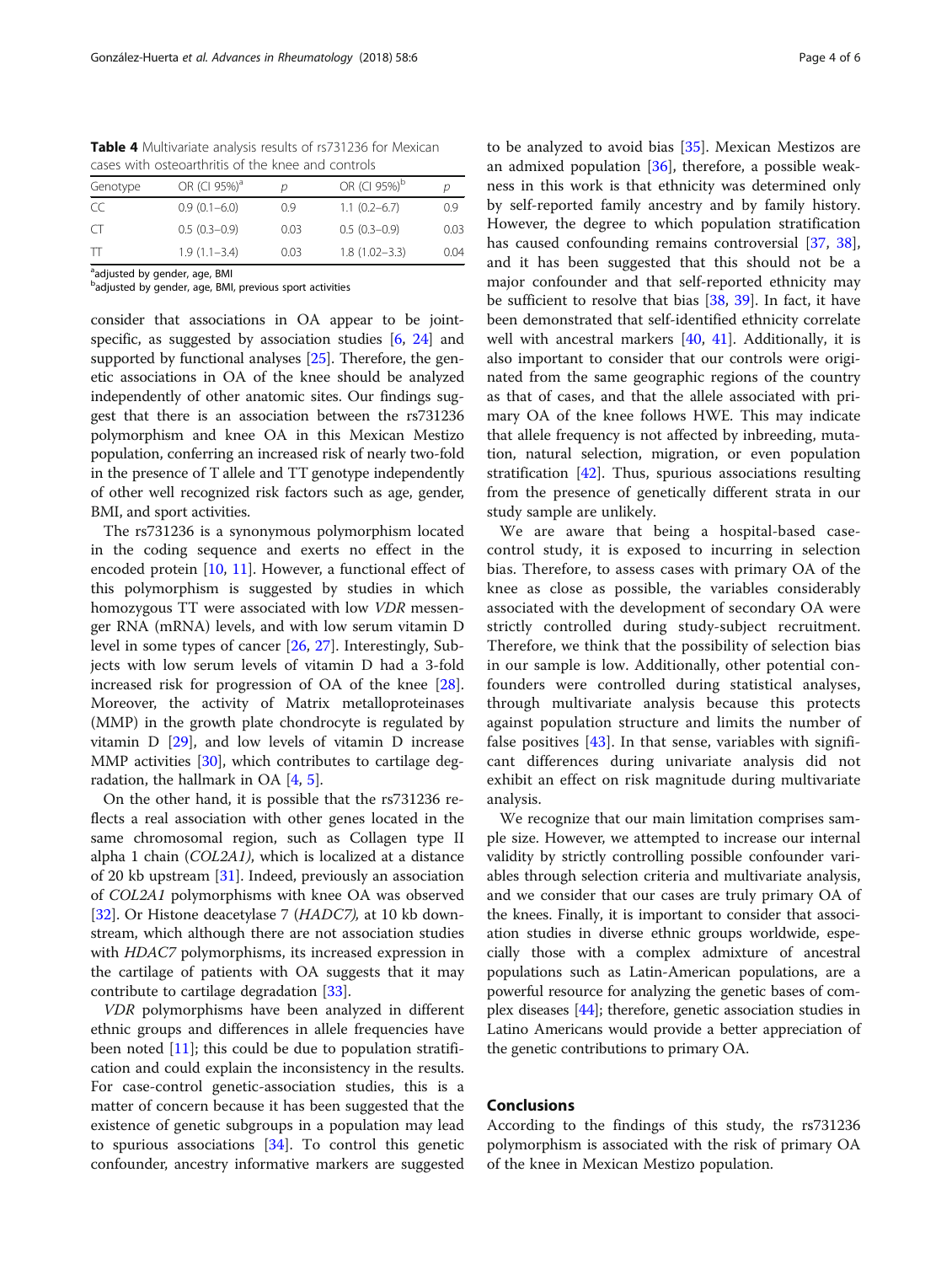## <span id="page-4-0"></span>Abbreviations

BMI: Body mass index; COL2A1: Collagen type II alpha 1 chain gene; ECM: Extracellular matrix; HADC7: Histone deacetylase 7 gene; HWE: Hardy-Weinberg equilibrium; MMP: Matrix metalloproteinases; mRNA: messenger RNA; OA: Osteoarthritis; OR (95% CI): Odds ratios (95% Confidence intervals); PCR: Polymerase-chain-reaction; SNP: Single Nucleotide Polymorphism; VDR: Vitamin D receptor gene; WHO: World Health Organization; YLD: Years lived with disability

#### Authors' contributions

Concept and Study design: NCG-H, VMB-C and AM-D. Data acquisition: NCG-H, VMB-C, EM-H, CD-S. Data analysis, manuscript preparation: AM-D. All authors read and approved the final manuscript.

#### Competing interests

The authors declare that they have no competing interests.

# Publisher's Note

Springer Nature remains neutral with regard to jurisdictional claims in published maps and institutional affiliations.

#### Author details

<sup>1</sup>Departments of Genetics, Instituto Nacional de Rehabilitación "Luis Guillermo Ibarra Ibarra", Calzada México-Xochimilco No. 289, Arenal Guadalupe, Tlalpan, CP 14389 México City, Mexico. <sup>2</sup>Departments of Radiology, Instituto Nacional de Rehabilitación "Luis Guillermo Ibarra Ibarra", Calzada México-Xochimilco No. 289, Arenal Guadalupe, Tlalpan, CP 14389 México City, Mexico. <sup>3</sup>Departments of Rheumatology, Instituto Nacional de Rehabilitación "Luis Guillermo Ibarra Ibarra", Calzada México-Xochimilco No. 289, Arenal Guadalupe, Tlalpan, CP 14389 México City, Mexico.

# Received: 26 February 2018 Accepted: 29 March 2018 Published online: 24 May 2018

#### References

- 1. Woolf AD, Pfleger B. Burden of major musculoskeletal conditions. Bull World Health Organ. 2003;81:646–56.
- 2. Haq SA, Davatchi F. Osteoarthritis of the knees in the COPCORD world. Int J Rheum Dis. 2011;14:122–9.
- 3. Weinstein AM, Rome BN, Reichmann WM, Collins JE, Burbine SA, Thornhill TS, et al. Estimating the burden of total knee replacement in the United States. J Bone Joint Surg Am. 2013;95:385–92.
- 4. Michael JW, Schlüter-Brust KU, Eysel P. The epidemiology, etiology, diagnosis, and treatment of osteoarthritis of the knee. Dtsch Arztebl Int. 2010;107:152–62.
- 5. Johnson VL, Hunter DJ. The epidemiology of osteoarthritis. Best Pract Res Clin Rheumatol. 2014;28:5–15.
- 6. Valdes AM, Spector TD. Genetic epidemiology of hip and knee osteoarthritis. Nat Rev Rheumatol. 2011;7:23–32.
- 7. Loughlin J. Genetic contribution to osteoarthritis development: current state of evidence. Curr Opin Rheumatol. 2015;27:284–8.
- 8. Colombini A, Cauci S, Lombardi G, Lanteri P, Croiset S, Brayda-Bruno M, et al. Relationship between vitamin D receptor gene (VDR) polymorphisms, vitamin D status, osteoarthritis and intervertebral disc degeneration. J Steroid Biochem Mol Biol. 2013;138:24–40.
- 9. Baker AR, McDonnell DP, Hughes M, Crisp TM, Mangelsdorf DJ, Haussler MR, et al. Cloning and expression of full-length cDNA encoding human vitamin D receptor. Proc Natl Acad Sci U S A. 1988;85:3294–8.
- 10. Miyamoto K, Kesterson RA, Yamamoto H, Taketani Y, Nishiwaki E, Tatsumi S, et al. Structural organization of the human vitamin D receptor chromosomal gene and its promoter. Mol Endocrinol. 1997;11:1165–79.
- 11. Uitterlinden AG, Fang Y, Van Meurs JB, Pols HA, Van Leeuwen JP. Genetics and biology of vitamin D receptor polymorphisms. Gene. 2004;338:143–56.
- 12. Uitterlinden AG, Burger H, Huang Q, Odding E, Duijn CM, Hofman A, et al. Vitamin D receptor genotype is associated with radiographic osteoarthritis at the knee. J Clin Invest. 1997;100:259–63.
- 13. Keen RW, Hart DJ, Lanchbury JS, Spector TD. Association of early osteoarthritis of the knee with a Taq I polymorphism of the vitamin D receptor gene. Arthritis Rheum. 1997;40:1444–9.
- 14. Uitterlinden AG, Burger H, van Duijn CM, Huang Q, Hofman A, Birkenhäger JC, et al. Adjacent genes, for COL2A1 and the vitamin D receptor, are

associated with separate features of radiographic osteoarthritis of the knee. Arthritis Rheum. 2000;43:1456–64.

- 15. Loughlin J, Sinsheimer JS, Mustafa Z, Carr AJ, Clipsham K, Bloomfield VA, et al. Association analysis of the vitamin D receptor gene, the type I collagen gene COL1A1, and the estrogen receptor gene in idiopathic osteoarthritis. J Rheumatol. 2000;27:779–84.
- 16. Huang J, Ushiyama T, Inoue K, Kawasaki T, Hukuda S. Vitamin D receptor gene polymorphisms and osteoarthritis of the hand, hip, and knee: a casecontrol study in Japan. Rheumatology. 2000;39:79–84.
- 17. Baldwin CT, Cupples LA, Joost O, Demissie S, Chaisson C, Mcalindon T, et al. Absence of linkage or association for osteoarthritis with the vitamin D receptor/type II collagen locus: the Framingham Osteoarthritis Study. J Rheumatol. 2002;29:161–5.
- 18. Muraki S, Dennison E, Jameson K, Boucher BJ, Akune T, Yoshimura N, et al. Association of vitamin D status with knee pain and radiographic knee osteoarthritis. Osteoarthr Cartil. 2011;19:1301–6.
- 19. Lee YH, Woo JH, Choi SJ, Ji JD, Song GG. Vitamin D receptor TaqI, BsmI and ApaI polymorphisms and osteoarthritis susceptibility: a meta-analysis. Joint Bone Spine. 2009;76:156–61.
- 20. Zhu ZH, Jin XZ, Zhang W, Chen M, Ye DQ, Zhai Y, et al. Associations between vitamin D receptor gene polymorphisms and osteoarthritis: an updated meta-analysis. Rheumatology. 2014;53:998–1008.
- 21. Gorodezky C, Aláez C, Vázquez-García MN, de la Rosa G, Infante E, Balladares S, et al. The genetic structure of Mexican Mestizos of different locations: tracking back their origins through MHC genes, blood group systems, and microsatellites. Hum Immunol. 2001;62:979–91.
- 22. Kellgren JH, Lawrence JS. Radiological assessment of osteo-arthrosis. Ann Rheum Dis. 1957;16:494–502.
- 23. Yokoyama K, Shigematsu T, Tsukada T, Ogura Y, Takemoto F, Hara S, et al. Apa I polymorphism in the vitamin D receptor gene may affect the parathyroid response in Japanese with end-stage renal disease. Kidney Int. 1998;53:454–8.
- 24. Reynard LN, Loughlin J. The genetics and functional analysis of primary osteoarthritis susceptibility. Expert Rev Mol Med. 2013;15:e2.
- 25. Xu Y, Barter MJ, Swan DC, Rankin KS, Rowan AD, Santibanez-Koref M, et al. Identification of the pathogenic pathways in osteoarthritic hip cartilage: commonality and discord between hip and knee OA. Osteoarthr Cartilage. 2012;20:1029–38.
- 26. Carling T, Rastad J, Åkerström G, Westin G. Vitamin D receptor (VDR) and parathyroid hormone messenger ribonucleic acid levels correspond to polymorphic VDR alleles in human parathyroid tumors. J Clin Endocrinol Metab. 1998;83:2255–9.
- 27. Yaylim-Eraltan I, Arzu Ergen H, Arikan S, Okay E, Oztürk O, Bayrak S, et al. Investigation of the VDR gene polymorphisms association with susceptibility to colorectal cancer. Cell Biochem Funct. 2007;25:731–7.
- 28. McAlindon TE, Felson DT, Zhang Y, Hannan MT, Aliabadi P, Weissman B, et al. Relation of dietary intake and serum levels of vitamin D to progression of osteoarthritis of the knee among participants in the Framingham study. Ann Intern Med. 1996;125:353–9.
- 29. Boyan BD, Schwartz Z. 1,25-Dihydroxy vitamin D3 is an autocrine regulator of extracellular matrix turnover and growth factor release via ERp60 activated matrix vesicle matrix metalloproteinases. Cells Tissues Organs. 2009;189:70–4.
- 30. Dean DD, Schwartz Z, Schmitz J, Muniz OE, Lu Y, Calderon F, et al. Vitamin D regulation of metalloproteinase activity in matrix vesicles. Connect Tissue Res. 1996;35:331–6.
- 31. Fang Y, van Meurs JB, d'Alesio A, et al. Promoter and 3′-untranslated-region haplotypes in the vitamin d receptor gene predispose to osteoporotic fracture: the Rotterdam study. Am J Hum Genet. 2005;77:807–23.
- 32. Gálvez-Rosas A, González-Huerta C, Borgonio-Cuadra VM, Duarte-Salazár C, Lara-Alvarado L, de los Angeles Soria-Bastida M, et al. A COL2A1 gene polymorphism is related with advanced stages of osteoarthritis of the knee in Mexican Mestizo population. Rheumatol Int. 2010;30:1035–9.
- 33. Higashiyama R, Miyaki S, Yamashita S, Yoshitaka T, Lindman G, Ito Y, et al. Correlation between MMP-13 and HDAC7 expression in human knee osteoarthritis. Mod Rheumatol. 2010;20:11–7.
- 34. Lander ES, Schork NJ. Genetic dissection of complex traits. Science. 1994; 265:2037–48.
- 35. Cardon LR, Palmer LJ. Population stratification and spurious allelic association. Lancet. 2003;361:598–604.